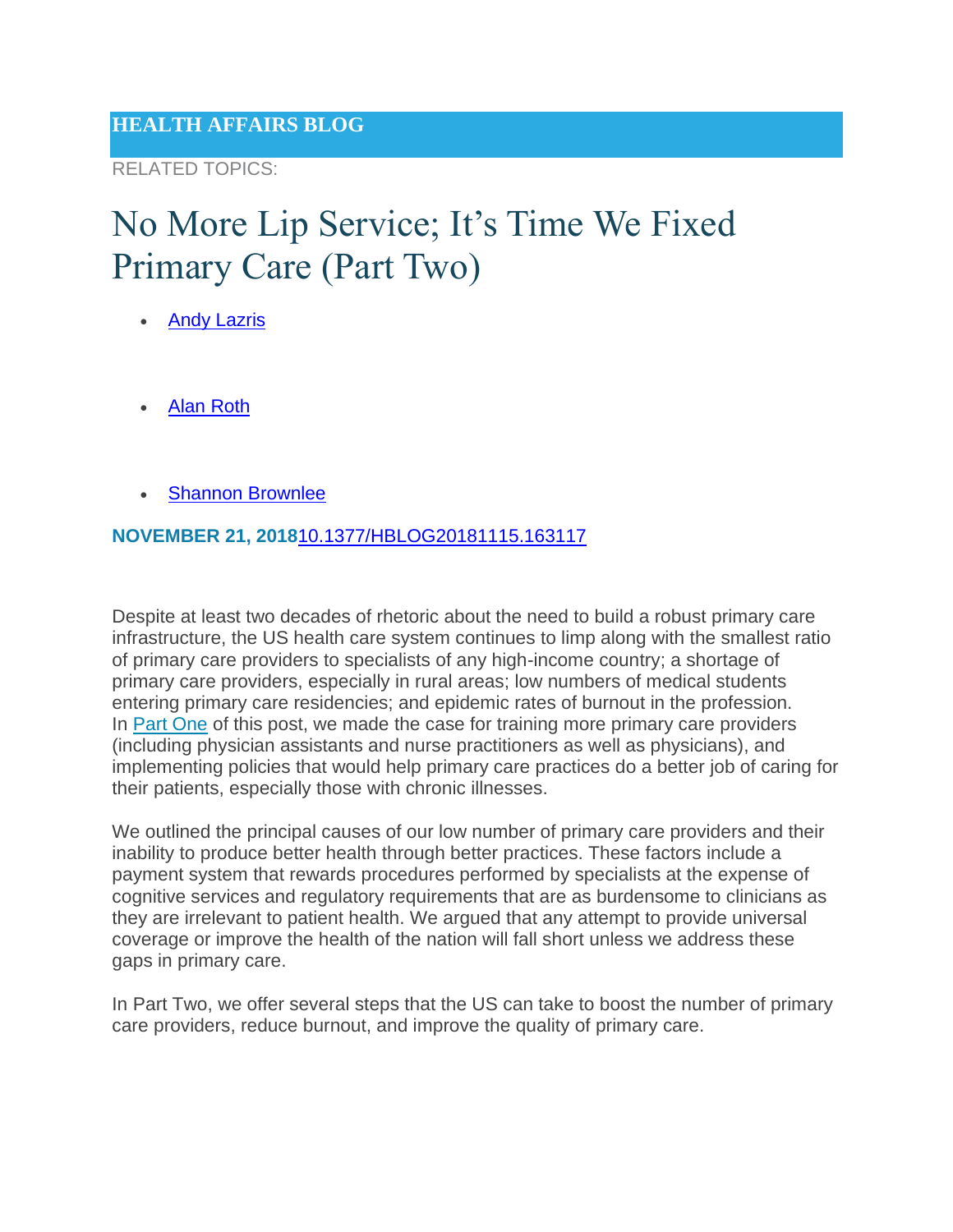## Increase The Number Of Primary Care Providers

The first step toward better primary care is to train more primary care providers. The Association of American Medical Colleges (AAMC) estimates that by 2030, the US will face [a shortage of as many as 49,000 primary care physicians.](https://aamc-black.global.ssl.fastly.net/production/media/filer_public/85/d7/85d7b689-f417-4ef0-97fb-ecc129836829/aamc_2018_workforce_projections_update_april_11_2018.pdf) Given that it takes nearly a decade to train a physician (less time is needed to train a physician assistant or nurse practitioner), we need to start now if we want to have enough primary care providers in the future.

There are several ways to boost the number of primary care providers, starting with reducing the differential between primary care incomes and those of specialists who do procedures. To address this income disparity, physician fees can no longer be set by the Relative Value Scale Update Committee, or RUC, the specialist-dominated committee that determines fees for different services. A new advisory committee should be formed. It should be dominated by primary care providers and include patient advocates. The newly constituted advisory committee can begin to equalize pay by raising payments to primary care (and other cognitive specialties), lowering the rate of payment to proceduralists, or both.

Second, since the large amount of debt that medical students incur often dissuades them from entering primary care, the government should either cover the cost of medical school for students who remain in primary care for at least 10 years after certification or incentivize individual institutions to offer loan forgiveness programs. According to a report from the Congressional Research Service, in 2014, the federal government spent \$11.3 billion on graduate medical education (physician residencies and fellowships). The Centers for Medicare and Medicaid Services (CMS) currently spends [about \\$10 billion a year](https://economix.blogs.nytimes.com/2013/12/17/how-medicare-subsidizes-doctor-training) on physician residencies. It would cost a fraction of that amount to pay for medical school for any student going into primary care. The [AAMC](https://news.aamc.org/for-the-media/article/gme-funding-doctor-shortage/)  [supports](https://news.aamc.org/for-the-media/article/gme-funding-doctor-shortage/) such a program.

Third, CMS has the power to determine how many of those residency slots are committed to training primary care physicians, yet it currently exerts little control over promoting training programs with an eye toward increasing the number of primary care residency slots. The [federal government provides](https://www.healthaffairs.org/doi/abs/10.1377/hlthaff.2013.0545) [\\$137,000 per trainee](https://fas.org/sgp/crs/misc/R44376.pdf) to subsidize the cost of training. Since we need more primary care providers, CMS can and should shift that payment to primary care fields and pay for fewer specialty slots—a policy that is sure to raise the ire of many training hospitals and specialty societies. Regardless of the inevitable resistance, the time to act is now.

Payment And Delivery Models To Improve The Quality Of Primary Care And Reduce Burnout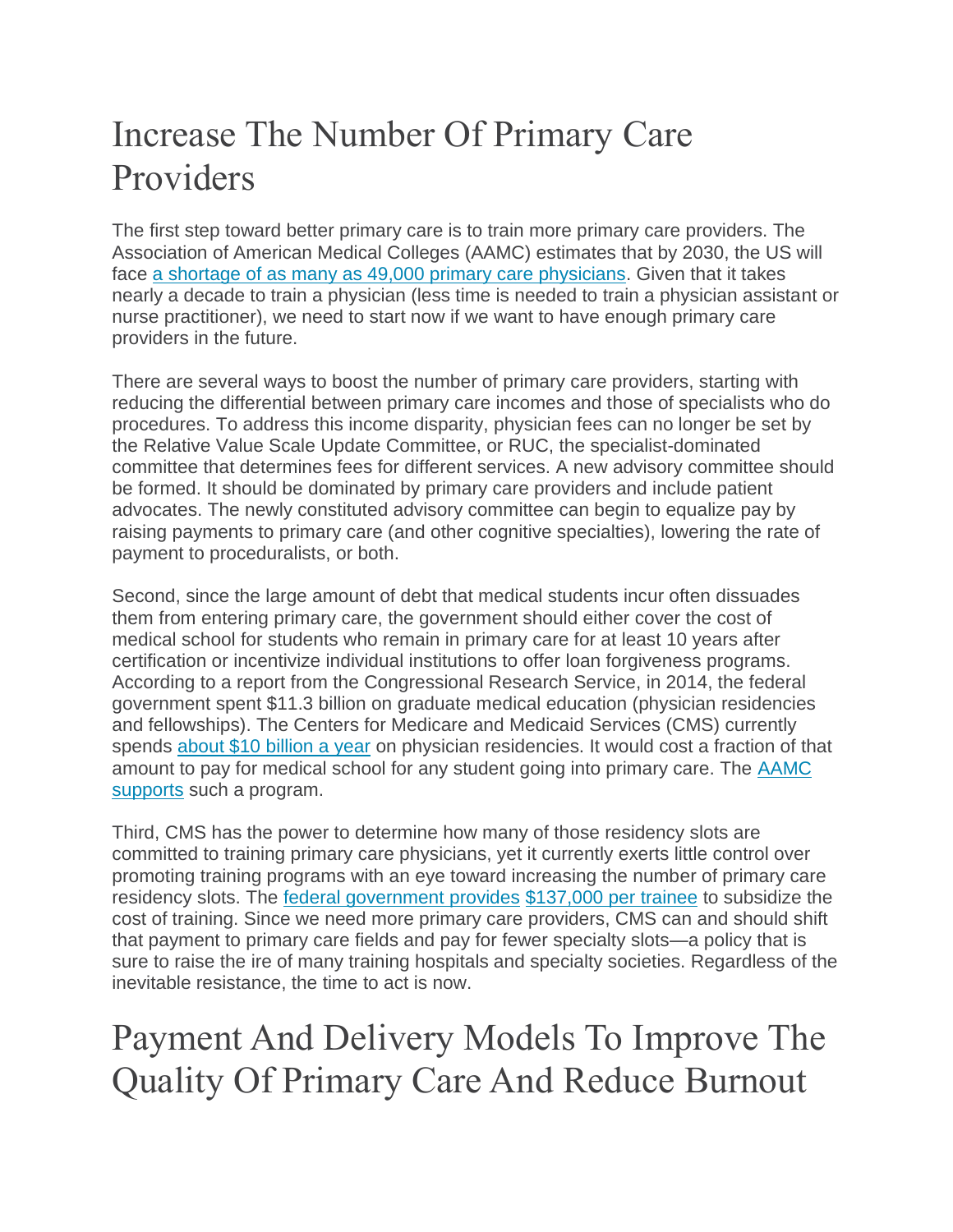A primary-care based health system will not come about simply by training more primary care providers. The US must also encourage and permit primary care providers to reform their practices to deliver more accessible and effective care. We spend the rest of this essay describing two models for accomplishing this goal: the Primary Care Trust, and Direct Primary Care.

These payment models would replace fee-for-service payment, which is a barrier to many aspects of a reconfigured primary care infrastructure and better practices. The models reward providers who collaborate to reduce wasteful spending and unnecessary care, and offer the time and resources necessary for primary care providers to care for chronically ill patients without frequently having to resort to hospitalization and specialty referral. They also increase access to care and improve both patient and primary care provider satisfaction.

We believe, and [evidence demonstrates,](https://www.ajmc.com/journals/ajac/2017/2017-vol5-n3/population-health-in-primary-care-cost-quality-and-experience-impact) that such reforms have the potential to not only improve outcomes and cut costs, but also further increase the number of primary care providers, by making primary care a more appealing specialty to medical students seeking impactful, patient-directed, and adequately compensated careers.

### Direct Primary Care (DPC)

In a DPC model, primary care providers are paid per patient per month, usually about \$100 per month, to manage a smaller number of patients. Patients are offered same or next day appointments lasting as long as necessary, access to the physician's personal cell phone or email address 24/7, a comprehensive annual evaluation including substantial time focused on health and wellness, primary care provider visits when the patient needs hospitalization, and often home or nursing home visits as appropriate. Care is provided by a team.

When primary care providers have time, resources, and reduced administrative burdens, they can provide the comprehensive care for which they were trained, including caring for most chronic illnesses with substantially less reliance on specialists. This can dramatically reduce the costs of care today. Furthermore, under a DPC model, primary care providers can offer true preventive care with a focus on health and wellness, instead of today's total focus on disease treatment.

DPC practices currently work outside of the insurance market, but we suggest that the model can help enhance the central role of primary care within insurance products. This can start with its adoption by Medicare and Medicaid, perhaps through the framework of accountable care organizations. These entities can pay their primary care providers not based on each visit, but rather with monthly fees calculated by such factors as prior patient spending, socioeconomic burden, and level of chronic illness. DPC enables the primary care team to provide high-value care without the burdens of top-down regulation and fragmented payment methods.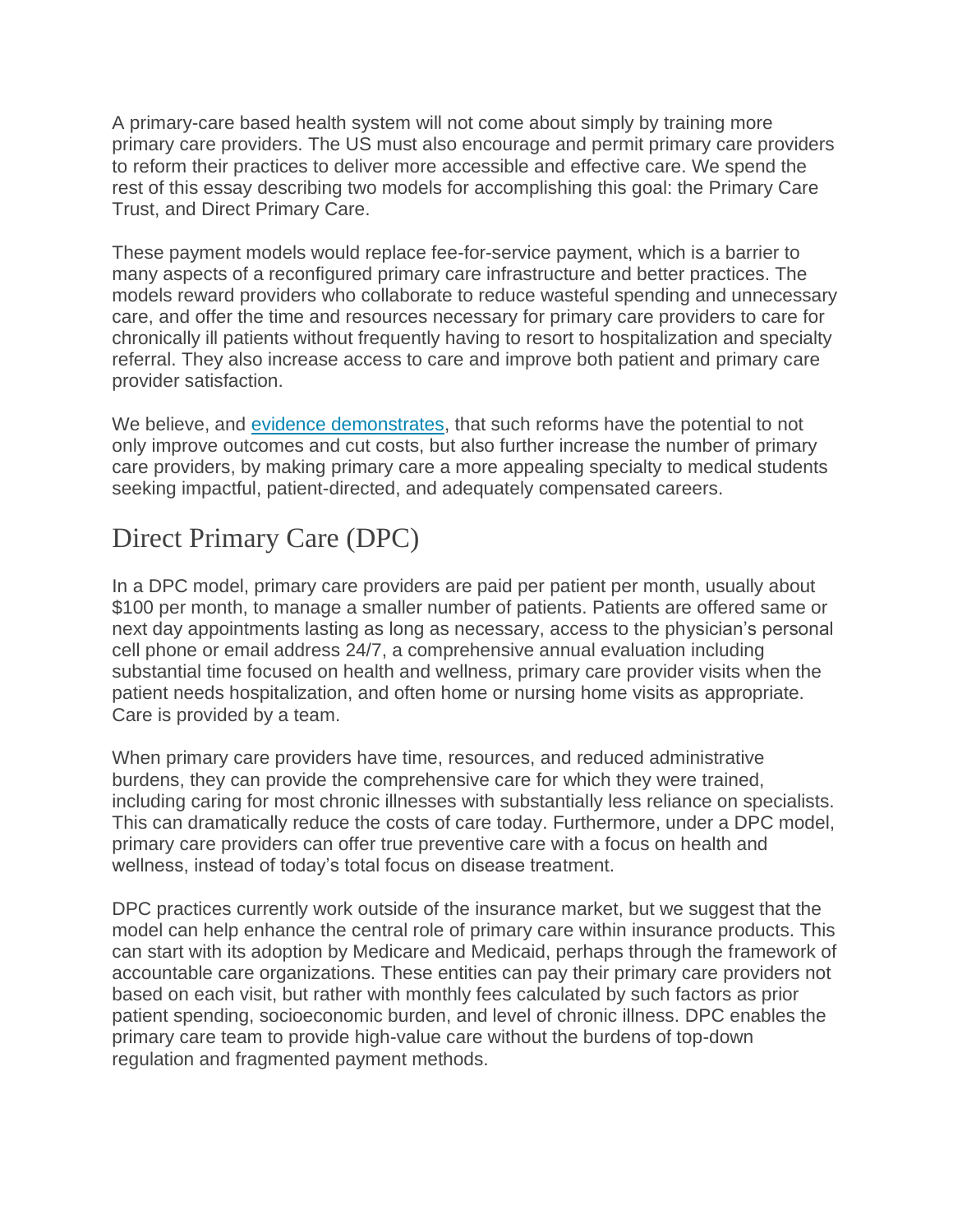The term concierge has unfortunately been attached to DPC and has left a negative connotation of very expensive care. Despite this, insurers are coming to realize that a system in which the primary care provider can offer comprehensive care instead of fragmented care results in fewer tests, images, and specialty referrals, with better patient outcomes and reduced total costs of care. It means an increase in the upfront cost of primary care per patient but a substantial and rapidly apparent [reduction](https://www.heritage.org/health-care-reform/report/direct-primary-care-innovative-alternative-conventional-health-insurance) in overall [costs.](http://www.jabfm.org/content/28/6/793.long) There are already several successful [real-world models of DPC](https://www.prnewswire.com/news-releases/new-primary-care-model-delivers-20-percent-lower-overall-healthcare-costs-increases-patient-satisfaction-and-delivers-better-care-300021116.html) involving a wide range of patients.

#### Primary Care Trust

If primary care is an essential service that all Americans need, like public water systems, fire protection, and universal public education, we should treat it as a public good. Universal primary care can be achieved through a [Primary Care Trust,](https://apha.confex.com/apha/142am/webprogram/Paper307768.html) a model for state-based universal coverage for primary care services. Modeled on the Primary Care Trust of the UK's National Health Service, state-based trusts would stabilize and rationalize remuneration for primary care providers, by consolidating all existing primary care funding in one place.

The trust would use a DPC model of a capitated fee or a risk-adjusted global budget based on the population of patients served. All payers would contribute to the trust, which would provide stable financing for primary care providers, and reduce administrative overhead, which currently consumes between 20 percent and 40 percent of primary care revenue. A Primary Care Trust for every state would [reduce that](https://www.graham-center.org/content/dam/rgc/documents/publications-reports/presentations/universal-primary-care.pdf)  [overhead to 3 percent to 5 percent or less,](https://www.graham-center.org/content/dam/rgc/documents/publications-reports/presentations/universal-primary-care.pdf) freeing up funding to expand primary care and include such services as mental health, home visits, and extended hours.

The primary care provider model would also provide primary care for all Americans, even those who lack health insurance, by offering primary care providers enough of a financial cushion to allow them to care for the uninsured. [A bill](https://legislature.vermont.gov/assets/Documents/2018/Docs/BILLS/S-0053/S-0053%20As%20Introduced.pdf) to establish a framework for such a trust has been introduced to the Vermont state legislature.

For Primary Care Trusts to be most effective, some of the money should be directed toward the establishment of more readily accessible primary care clinics. Rhode Island has begun building the infrastructure for primary care clinics, called [Neighborhood](http://www.rifuture.org/1st-neighborhood-health-station/)  [Health Stations,](http://www.rifuture.org/1st-neighborhood-health-station/) starting in the town of Central Falls.

Neighborhood Health Stations are multidisciplinary primary care practices that combine traditional medical care with a number of other services to create a single clinical entity equipped to provide 90 percent of the services each community needs. Services provided include urgent care, dental care, mental and behavioral health care, substance use disorder treatment and recovery support, physical and occupational therapy, nutrition, home health, and emergency medical services. Neighborhood Health Stations are based on the successful Community Health Center System, which now provides the best primary care in the US and cares for 25 million Americans, [saving 5 percent to 10](https://www.ncbi.nlm.nih.gov/pubmed/22156955)